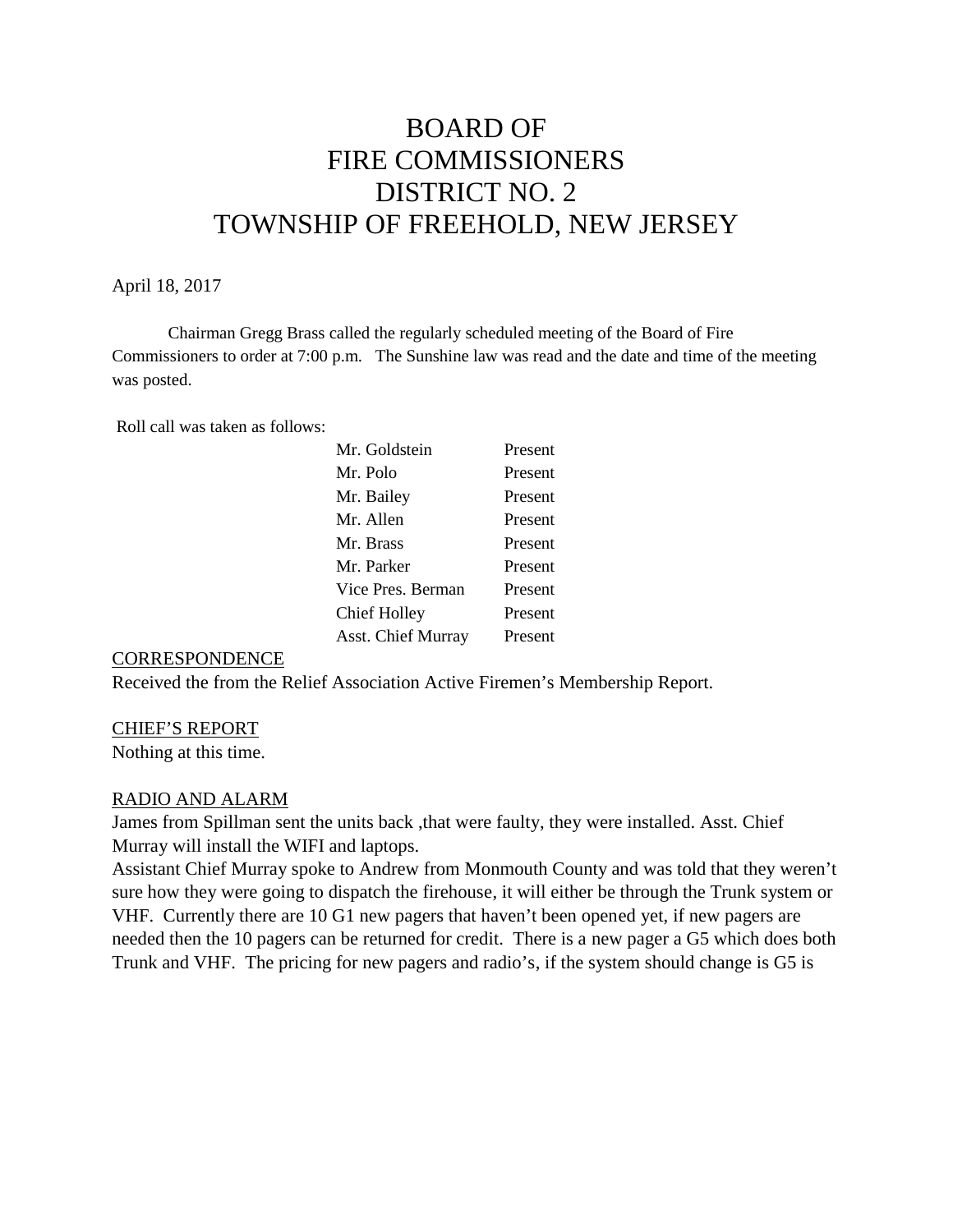\$650 per pager, truck mobile radio's Apx6500 \$5,326.25, Apx4000 portable radio \$3,904.11, Apx8000 portable radio \$7,954.95, Apx4500 remote mount mobile \$4,073.00.

# **BUILDING**

Mr. Goldstein to contact insurance about the damage inside Pond Road from the leaks from the roof.

# **INSURANCE**

Mrs. Clancy to received 2 checks. LOSAP points are due in June.

# **MAINTENANCE**

Tires were done on the brush truck.

They were issues with the outrigger switches on '90 Fire and Safety was here and found nothing wrong. '85 was sent back to Rescue 1 for a banging noise, when the splay rails where put on, the mounts for the cab tilt cylinders were a little higher and the cab was hitting the lift cylinders, this was adjusted.

Fail Safe is coming on April 21, to do annual hose testing.

NEW BUSINESS

Nothing at this time.

# OLD BUSINESS

All bids for the Cascade System were reviewed by Mr. Parker, and Mr. Bailey, Mr. Allen made a motion to accept the bid from Continental Fire & Safety Inc., Mr. Polo 2nd the motion, roll was called and board approved.

# TREASURER

Deposited into Freehold Savings and Loan:

1st Quarter taxes \$290,850.00 Refund Check from American Power and Gas \$32.12

| Checking:           | 772.55<br>S.   |
|---------------------|----------------|
| CD                  | \$1,036,958.60 |
| <b>Money Market</b> | \$1,000,753.35 |
| Total               | \$2,038,484.50 |
| $Check \#$          |                |